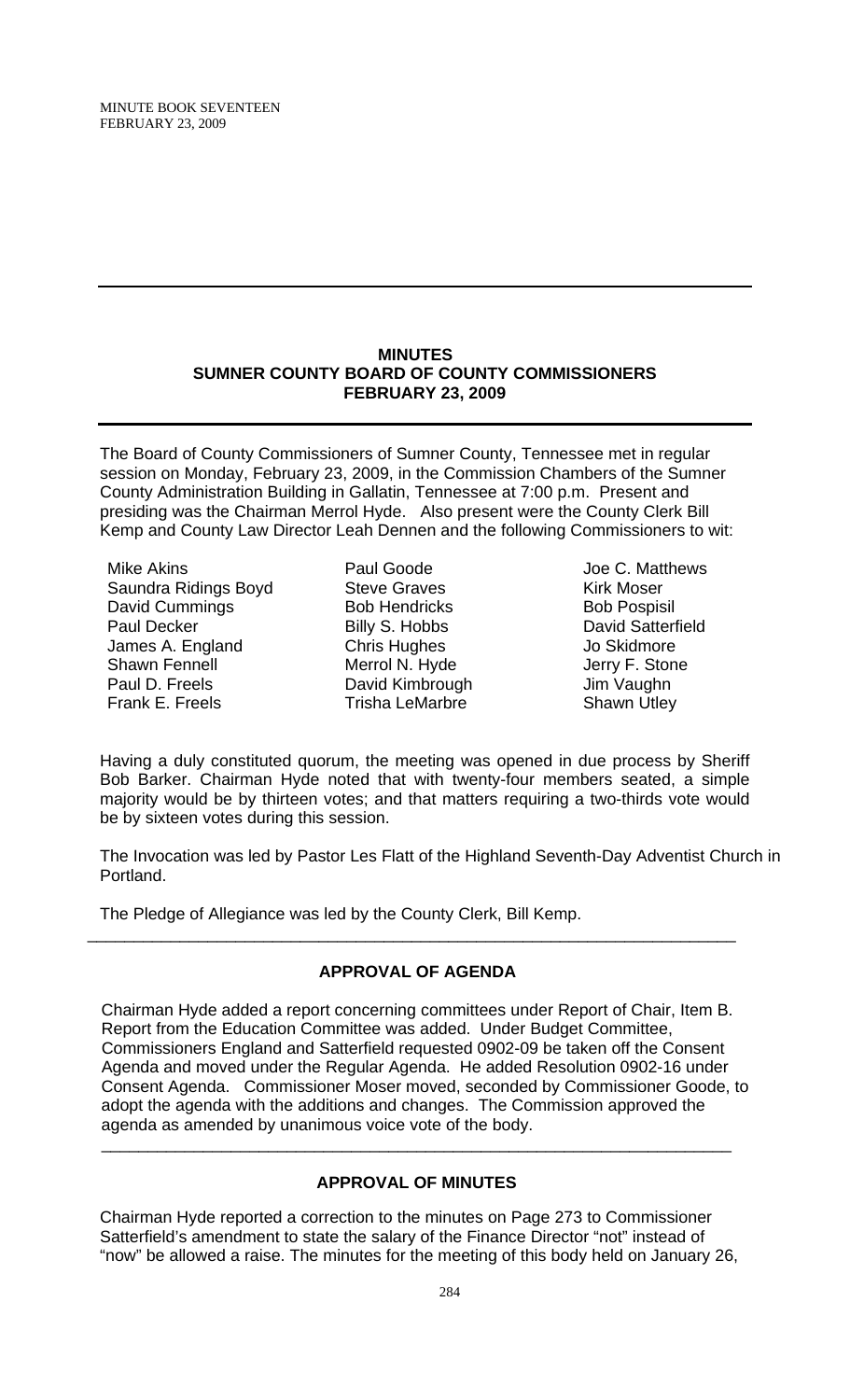MINUTE BOOK SEVENTEEN FEBRUARY 23, 2009

2009, and recorded in the office of the Clerk, Bill Kemp, were approved as amended by voice vote after Commissioner Graves made the motion, seconded by Commissioner Akins.

## **RECOGNITION OF THE PUBLIC**

Chairman Hyde opened the floor to allow the public to speak concerning any matter on the agenda.

Baker Black spoke in favor of Resolution 0902-02 regarding the election of a Superintendent of Schools.

With no one else wishing to speak, recognition of the public was closed.

# **REPORT OF THE CHAIR**

\_\_\_\_\_\_\_\_\_\_\_\_\_\_\_\_\_\_\_\_\_\_\_\_\_\_\_\_\_\_\_\_\_\_\_\_\_\_\_\_\_\_\_\_\_\_\_\_\_\_\_\_\_\_\_\_\_\_\_\_\_\_\_\_\_\_\_\_\_

Commissioner Fennell read the following resolution into the record:

#### **A RESOLUTION HONORING THE MEMORY MR. BRIAN DENNING**

**WHEREAS,** Mr. Brian Denning tragically lost his life in the line of duty on December 8, 2008 and with his passing our county lost a dedicated officer, citizen and friend; and

**WHEREAS,** Mr. Denning began as an employee with the Sumner County Sheriff's Department in 2001 where he worked as a corrections officer, then advanced to warrants deputy, was promoted to patrol deputy and was serving as advanced to manufath Judicial Drug Task Force; and

**WHEREAS,** Mr. Denning, through his diligent service and loyal dedication to others, positively influenced the lives of countless people and by his efforts made our county a caring and great place to live; and

**WHEREAS,** Mr. Denning was a dedicated family man, committed to the community, his job and his church, where he was active in numerous events and had a passion for working with children.

**NOW, THEREFORE, BE IT RESOLVED** by the Sumner County Board of County Commissioners meeting in regular session on this the 23rd day of February, 2009 that this body does hereby express its appreciation and gratitude for the many years of service and dedication of Mr. Brian Denning and this body further expresses its sympathy to the family of Mr. Brian Denning for their great loss; and

**BE IT FURTHER RESOLVED** that this resolution shall be spread on the minutes of this body and the Clerk is to furnish a copy of this resolution to the family of Mr. Brian Denning.

\_\_\_\_\_\_\_\_\_\_\_\_\_\_\_\_\_\_\_\_\_\_\_\_\_\_\_\_\_\_\_\_\_\_\_\_\_\_\_\_\_\_\_\_\_\_\_\_\_\_\_\_\_\_\_\_\_\_\_\_\_\_\_\_

Upon motion of Commissioner Fennell, seconded by Commissioner Vaughn, the committee voted to approve the resolution honoring Mr. Denning in memoriam.

\_\_\_\_\_\_\_\_\_\_\_\_\_\_\_\_\_\_\_\_\_\_\_\_\_\_\_\_\_\_\_\_\_\_\_\_\_\_\_\_\_\_\_\_\_\_\_\_\_\_\_\_\_\_\_\_\_\_\_\_\_\_\_\_\_\_\_\_\_

Commissioner Decker read the following resolution into the record: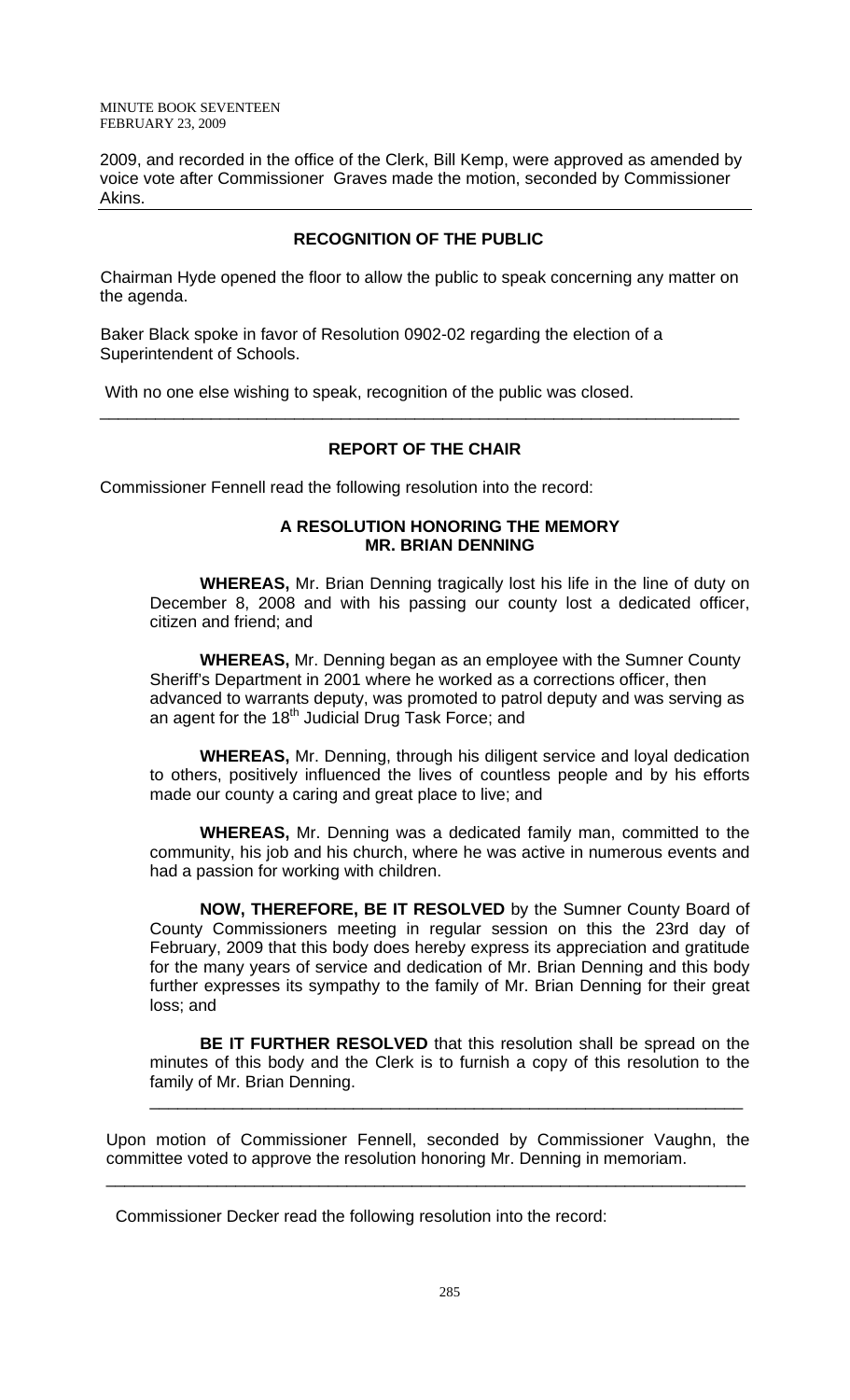# **A RESOLUTION IN MEMORY OF L.W. OLIVER**

**WHEREAS,** Mr. Oliver, with his loving wife Frances, had three children and five grandchildren; and was a lifelong resident of Sumner County where he was an active community member and deacon for over 50 years at the Hendersonville Church of Christ; and

**WHEREAS,** L.W. Oliver was in the first graduating class for Hendersonville High School in 1941; and thereafter he served during World War II in the U. S. Army Air Corps; and

**WHEREAS**, L.W. Oliver served as Hendersonville Postmaster for 33 years from 1956 to his retirement in 1989 and then served as the Sumner County Veterans Service Officer from 1989 to his death; and

**WHEREAS,** L.W. Oliver was one of three people that initiated the organizing of the City of Hendersonville in the 1960's; was founder of the Hendersonville VFW Post 9851 and the Hendersonville Noon Sertoma Club; and the recipient of the General Joe Nunnally Award as Tennessee's Outstanding Veteran; and

**WHEREAS,** it is appropriate that L.W. Oliver be remembered for the very significant contribution he made to Sumner County through his dedication and involvement with the community.

**NOW, THEREFORE, BE IT RESOLVED** by the Sumner County Board of County Commissioners meeting in regular session on this the 23rd day of February, 2009, that this body does hereby remembers Mr. L.W. Oliver for his dedication and service to the citizens and the community and this body further expresses its sympathy to the family of L.W. Oliver for their great loss; and

**BE IT FURTHER RESOLVED** that this resolution shall be spread on the minutes of this body and the Clerk is to furnish a copy of this resolution to the family of Mr. L.W. Oliver.

\_\_\_\_\_\_\_\_\_\_\_\_\_\_\_\_\_\_\_\_\_\_\_\_\_\_\_\_\_\_\_\_\_\_\_\_\_\_\_\_\_\_\_\_\_\_\_\_\_\_\_\_\_\_\_\_\_\_\_\_\_\_\_\_

Upon motion of Commissioner Decker, seconded by Commissioner Hyde, the committee voted to approve the resolution honoring Mr. Oliver in memoriam. Clerk Kemp noted correspondence from the Oliver family expressing gratitude for the Commission's expression of sympathy.

\_\_\_\_\_\_\_\_\_\_\_\_\_\_\_\_\_\_\_\_\_\_\_\_\_\_\_\_\_\_\_\_\_\_\_\_\_\_\_\_\_\_\_\_\_\_\_\_\_\_\_\_\_\_\_\_\_\_\_\_\_\_\_\_\_\_\_\_\_\_

Commissioner Goode read the following resolution into the record:

#### **A RESOLUTION HONORING THE ACADEMIC ACHIEVEMENTS AND NATIONAL RECOGNITION BESTOWED UPON THE MERROL HYDE MAGNET SCHOOL**

 **WHEREAS,** over the past three years, the students at Merrol Hyde Magnet School have averaged the highest ACT composite scores in state of Tennessee; and

**WHEREAS**, the U.S. News and World Reports recently awarded the school a silver ranking and named it as one of America's Best High Schools after only six years in operations; and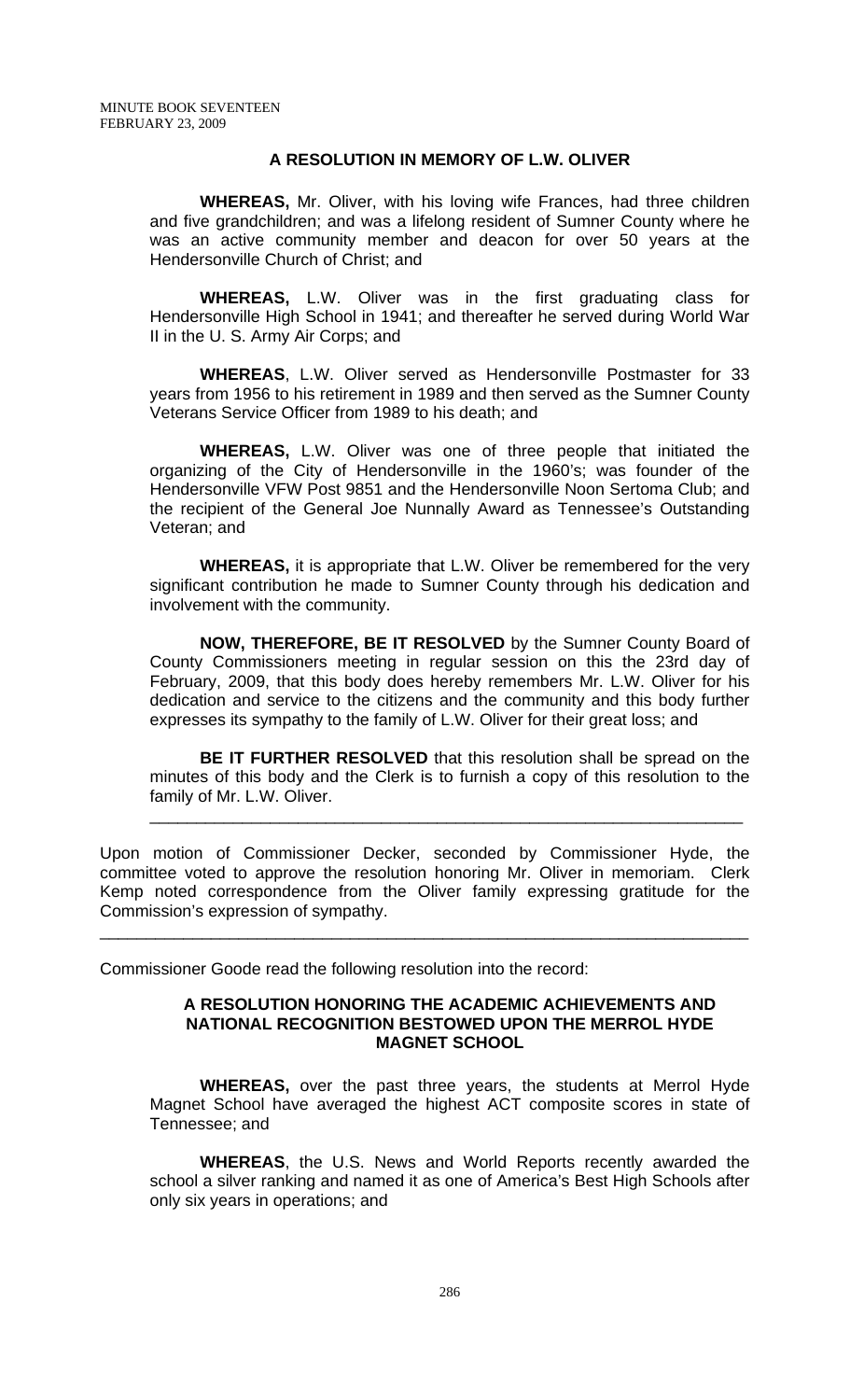**WHEREAS,** Merrol Hyde Magnet School, its students and staff have worked diligently to exceed the academic standards of our state and thereby create the leaders of tomorrow for our county, state and world; and

**WHEREAS**, Merrol Hyde Magnet School students by exceeding certain academic requirements have brought honor to themselves and made a positive name for their school and this county; and

**WHEREAS**, these outstanding accolades not only demonstrate the outstanding education these students received, but help to serve as a tool to encourage businesses to relocate to our county and bring positive additions to all our citizens.

**NOW, THEREFORE BE IT RESOLVED** by the Sumner County Board of County Commissioners meeting in regular session on this the  $23<sup>rd</sup>$  day of February, 2009, that this body does hereby congratulate and commend Merrol Hyde Magnet School for their outstanding achievements; and

**BE IT FURTHER RESOLVED** that this resolution shall be spread on the minutes of this body and the Clerk is to furnish a copy of this resolution to the Merrol Hyde Magnet School.

\_\_\_\_\_\_\_\_\_\_\_\_\_\_\_\_\_\_\_\_\_\_\_\_\_\_\_\_\_\_\_\_\_\_\_\_\_\_\_\_\_\_\_\_\_\_\_\_\_\_\_\_\_\_\_\_\_\_\_\_\_\_\_\_

Upon motion of Commissioner Goode, seconded by Commissioner Hendricks, the committee voted to approve the resolution honoring Merrol Hyde Magnet School.

Commissioner Boyd read the following resolution into the record:

## **A RESOLUTION HONORING MR. JOHN GARROTT**

 **WHEREAS,** Mr. John Garrott has spent his entire life helping his fellow man, working to save the rich history of our county and by his efforts preserve the great past that has built Sumner County; and

**WHEREAS,** Mr. Garrott volunteers his time, talent and resources at the Sumner County Museum, Bledsoe Fort, Cragfont, Rosemont, Trousdale Place as well as the restoration of Wynnewood and all these sites have benefited from his fine furniture creations and skill; and

 **WHEREAS,** Mr. Garrott is past president of the Sumner County Historical Society, helped establish Bledsoe Fort Historic Park and with his loving wife June, have three children and eight grandchildren and four great-grandchildren and reside in Gallatin, Tennessee where they are active members of their church as well as the community; and

**WHEREAS,** Mr. Garrott has used his gifts and given to countless endeavors, contributed distinctive guidance and direction to the citizens and leadership of Sumner County and by his efforts have made our County a better place to live.

**NOW, THEREFORE, BE IT RESOLVED** by the Sumner County Board of County Commissioners meeting in regular session on this the 23rd day of February, 2008, that this body does hereby recognize and commend Mr. John Garrott for his dedication and service to the citizens of Sumner County; and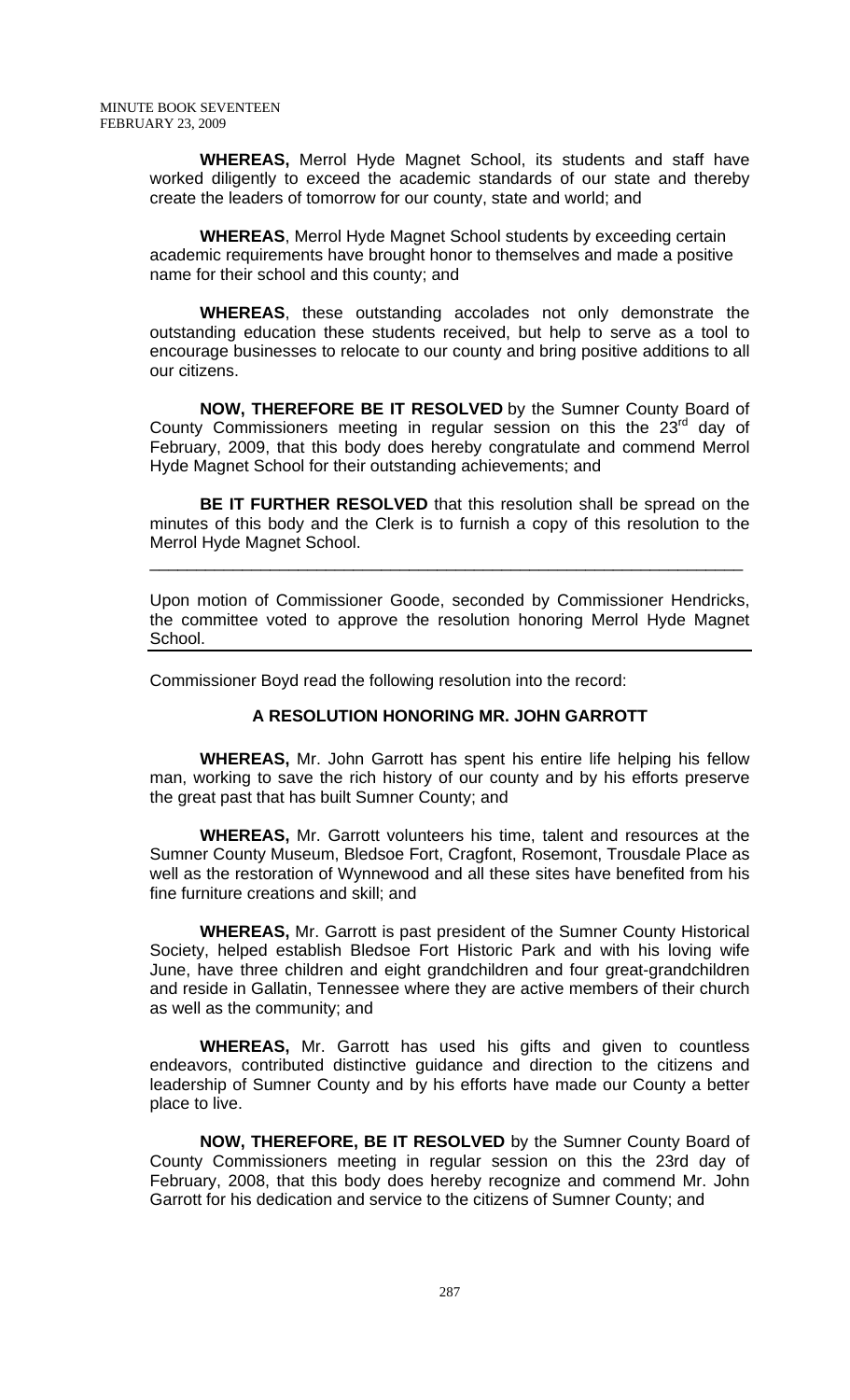**BE IT FURTHER RESOLVED** that this resolution shall be spread on the minutes of this body and the Clerk is to furnish a copy of this resolution to Mr. John Garrott.

\_\_\_\_\_\_\_\_\_\_\_\_\_\_\_\_\_\_\_\_\_\_\_\_\_\_\_\_\_\_\_\_\_\_\_\_\_\_\_\_\_\_\_\_\_\_\_\_\_\_\_\_\_\_\_\_\_\_\_\_\_\_\_\_

Upon motion of Commissioner Boyd, seconded by Commissioner England, the committee voted to approve the resolution honoring Mr. Garrott.

Commissioner Decker read the following resolution into the record:

# **A RESOLUTION HONORING THE HAWKINS MIDDLE SCHOOL BASKETBALL TEAM**

**WHEREAS,** the Hawkins Middle School Basketball team led by head coach, Greg Stamps and Ted Griffith recently captured its first the Basketball Championship title in almost two decades; and

 **WHEREAS,** Ryan Boatman, Alex Crump, Henry Dent, Kody Dorris, Chad Dye, Christian Harris, Kevin Key, Jacob Olive, Matt Osborne, David Sheehan, Matt Slaton, Caleb Stonestreet, Trey Wallace, Austin Williams, Derrick Walker and Forrest Wise, played with pride and through their dedication and hard work achieved this great accomplishment; and

**WHEREAS,** the Hawkins Middle School Basketball team, as well as its coaches, have distinguished themselves for their outstanding efforts and through their determination, brought honor, not only to themselves and their school, but to their community; and

 **NOW, THEREFORE BE IT RESOLVED** by the Sumner County Board of County Commissioners meeting in regular session on this the 23rd day of February, 2009 that this body does hereby congratulate the Hawkins Middle School Basketball team and coaches for their outstanding achievements; and

**BE IT FURTHER RESOLVED** that this resolution shall be spread on the minutes of this body and the Clerk is to furnish a copy of this resolution to the Hawkins Middle School.

\_\_\_\_\_\_\_\_\_\_\_\_\_\_\_\_\_\_\_\_\_\_\_\_\_\_\_\_\_\_\_\_\_\_\_\_\_\_\_\_\_\_\_\_\_\_\_\_\_\_\_\_\_\_\_\_\_\_\_\_\_\_\_\_

Upon motion of Commissioner Decker, seconded by Commissioner Hyde, the committee voted to approve the resolution honoring Hawkins Middle School Basketball Team.

\_\_\_\_\_\_\_\_\_\_\_\_\_\_\_\_\_\_\_\_\_\_\_\_\_\_\_\_\_\_\_\_\_\_\_\_\_\_\_\_\_\_\_\_\_\_\_\_\_\_\_\_\_\_\_\_\_\_\_\_\_\_\_\_

Commissioner Kimbrough read the following resolution into the record:

## **A RESOLUTION HONORING ANDY WICKE**

 **WHEREAS,** Mr. Andy Wicke, a graduate of Hendersonville High School is now an outstanding basketball player and senior at Belmont University; and

**WHEREAS**, Andy has been selected as a candidate for the 2008-2009 Lowe's Senior Class Award for men's basketball and only one of seven players in all of college basketball this season with the opportunity to earn a fourth consecutive automatic bid to the NCAA Tournament; and

**WHEREAS,** Andy has recently become the eighth Bruin in the NCAA era to score 1,000 or more career points; and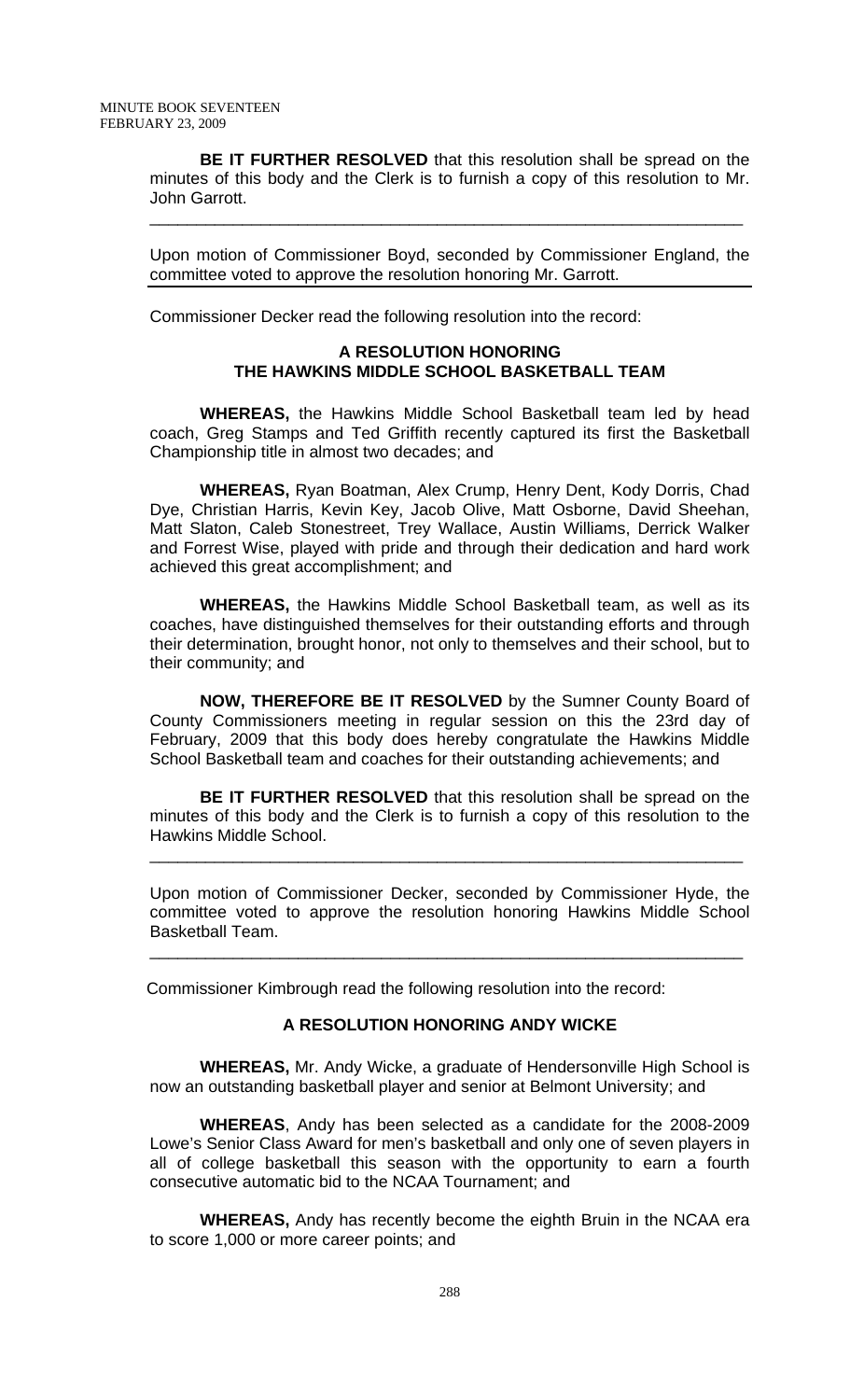**WHEREAS,** Andy has been a part of Belmont University athletics' sport evangelism mission where he has helped under privileged locals, tutor highschool aged minority students, worked with leaders in East Nashville to plant and harvest fresh fruits and vegetables, and volunteered his time and talents at a special needs school in Nashville; and

**WHEREAS,** Andy is scheduled to graduate with honors in environmental studies this May, before applying to dental school; and

**WHEREAS,** Andy represents the future leadership of our county, is a positive role model for all persons and by his accomplishments has brought honor upon himself, his school, and this county.

**NOW, THEREFORE BE IT RESOLVED** by the Sumner County Board of County Commissioners meeting in regular session on this the 23rd day of February, 2009, that this body does hereby congratulate and commend Mr. Andy Wicke for his outstanding achievements; and

**BE IT FURTHER RESOLVED** that this resolution shall be spread on the minutes of this body and the Clerk is to furnish a copy of this resolution to Mr. Andy Wicke.

\_\_\_\_\_\_\_\_\_\_\_\_\_\_\_\_\_\_\_\_\_\_\_\_\_\_\_\_\_\_\_\_\_\_\_\_\_\_\_\_\_\_\_\_\_\_\_\_\_\_\_\_\_\_\_\_\_\_\_\_\_\_\_\_

Upon motion of Commissioner Kimbrough, seconded by Commissioner Hughes, the committee voted to approve the resolution honoring Mr. Wicke.

Commissioner Pospisil read the following resolution into the record:

## **A RESOLUTION HONORING THE WHITE HOUSE HIGH SCHOOL BLUE DEVILS FOOTBALL TEAM AND COACH JEFF PORTER**

 **WHEREAS,** the White House High School Blue Devils football team led by Coach Jeff Porter and an outstanding coaching staff completed a remarkable season that took them to the Region 4-3A Champions Class 3A State Semi-Finalist; and

**WHEREAS,** the White House High School Blue Devils football team completed their season with an outstanding record of twelve wins and two losses which gave them the Region 6-0 Championship; and

**WHEREAS,** the 2008 Tennessee Titans High School Coaches of the Week, honored head coach Jeff Porter in week nine; team members Trox Greenwade was named Offensive Most Valuable Player; Matt Parker was named Defensive Most Valuable Player; DeMarqus Payne received the Co-Offensive Back award; Chad Neal received the Defensive Back award; Matthew Gossett received the Place Kicker award; Blaine Boone was one of the top three finalist in the 2008 Tennessee Titans Mr. Football award and along with the other members of the team have exhibited diligent effort and hard work and through their efforts have been an inspiration to others and have brought honor to themselves, their school and this county.

**NOW, THEREFORE BE IT RESOLVED** by the Sumner County Board of County Commissioners meeting in regular session on this the 23rd day of February, 2009, that this body does hereby congratulate the White House High School Blue Devils football team and Coach Jeff Porter for their outstanding season; and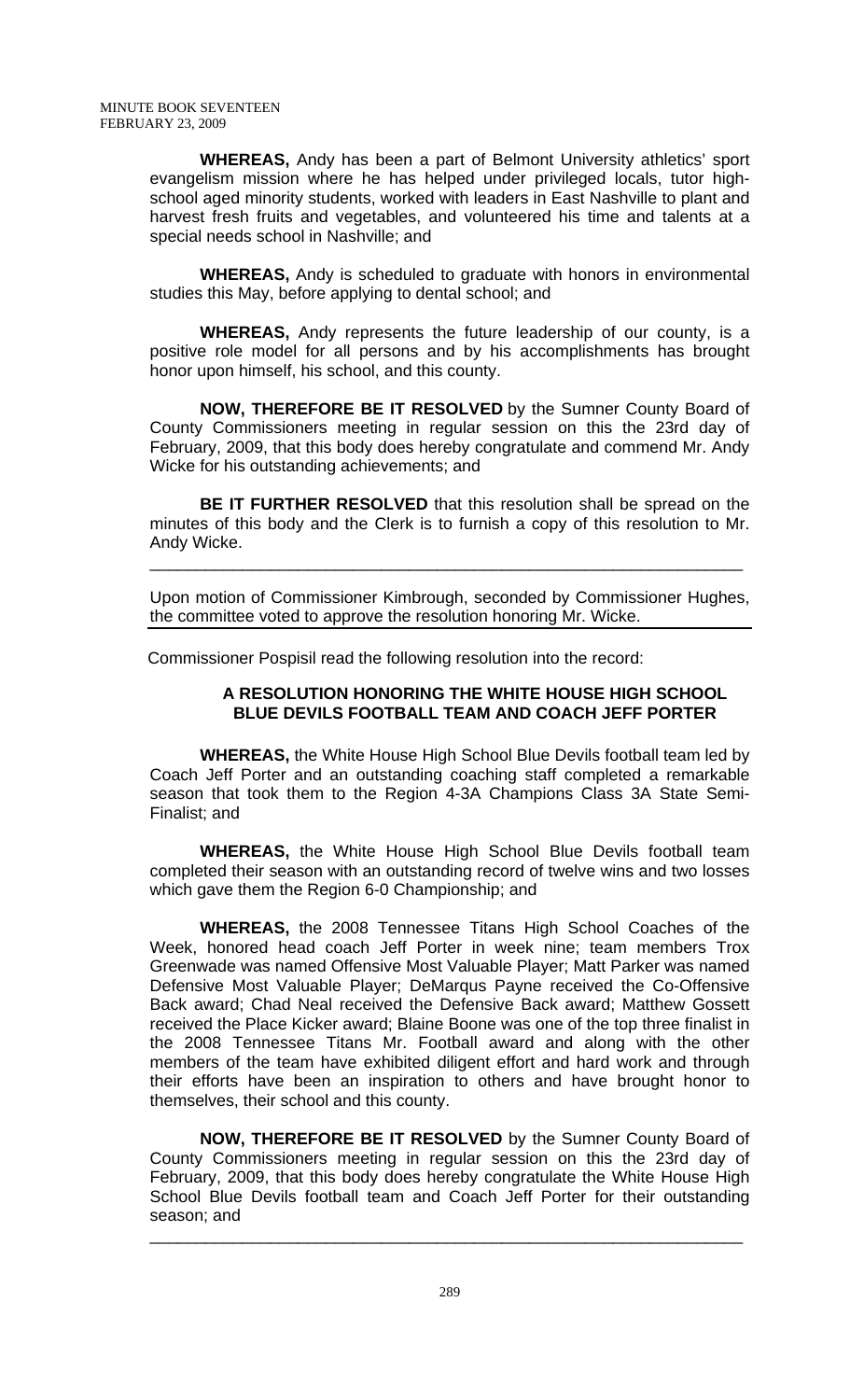**BE IT FURTHER RESOLVED** that this resolution is to be spread on the minutes of this body and the Clerk is to furnish a copy of this resolution to the White House High School Blue Devils football team and Coach Jeff Porter.

\_\_\_\_\_\_\_\_\_\_\_\_\_\_\_\_\_\_\_\_\_\_\_\_\_\_\_\_\_\_\_\_\_\_\_\_\_\_\_\_\_\_\_\_\_\_\_\_\_\_\_\_\_\_\_\_\_\_\_\_\_\_\_\_

Upon motion of Commissioner Pospisil, seconded by Commissioner Hobbs, the committee voted to approve the resolution honoring the White House High School Football Team.

 County Executive Anthony Holt read two pieces of correspondence, one being from the mayor of Princeton, Kentucky, thanking Sumner County Emergency Management Agency and other agencies for their response in the recent ice storm. The second piece of correspondence was from the Federal Aviation Administration regarding a November 8, 2008, helicopter crash. Ken Widener accepted a commemorative plaque from the FAA for his agency's service.

\_\_\_\_\_\_\_\_\_\_\_\_\_\_\_\_\_\_\_\_\_\_\_\_\_\_\_\_\_\_\_\_\_\_\_\_\_\_\_\_\_\_\_\_\_\_\_\_\_\_\_\_\_\_\_\_\_\_\_\_\_\_\_\_\_\_\_\_\_

# **REPORT FROM COUNTY OFFICIALS**

 By motion of Commissioner Akins, seconded by Commissioner Hughes, the commissioners approved unanimously the filing as received of the following reports: County Investments, County General Fund, County Debt Service Fund, County Highway Fund, County Capital Outlay Fund, School General Purpose Fund, School Federal Projects Fund, School Food Service Fund, Employee Health Insurance Trust Fund, Employee Dental Insurance Trust Fund, Casualty Insurance Trust Fund, County Trustee Funds, Special Reports: County Dental Insurance Claim Payments, County Health Insurance Claim Payments, County Property Tax Collections, County EMS Billing/Collections/Balances, County Sales Tax Collections, County Wheel Tax Collections, County Tax Rates/Property Values and County School Loan Program Rates. Approval of the filing of these records does not certify to the accuracy of the documents.

Chairman Hyde introduced the following resolution:

## **0902-NOT A RESOLUTION TO APPROVE AND ACCEPT APPLICATIONS FOR NOTARY PUBLIC POSITIONS AND PERSONAL SURETY GUARANTORS**

 **WHEREAS,** according to the law of the State of Tennessee, an individual must apply for the office of notary public in the county of residence, or of their principal place of business; and

 **WHEREAS**, state statute requires personal sureties making bonds for notaries publics to be approved by the Sumner County Commission; and

 **WHEREAS,** said applicant must be approved by the County Commission assembled; and

 **WHEREAS,** Bill Kemp, Sumner County Clerk, has certified according to the records of his office that the persons named on the attached listing labeled "SUMNER COUNTY NOTARY PUBLIC APPLICATIONS and SURETY GUARANTORS" have duly applied for the positions so sought; and

 **BE IT FURTHER RESOLVED THAT THIS TAKE EFFECT FROM AND AFTER PASSAGE. –––––––––––––––––––––––––––––––––––––––––––––––––––––––––**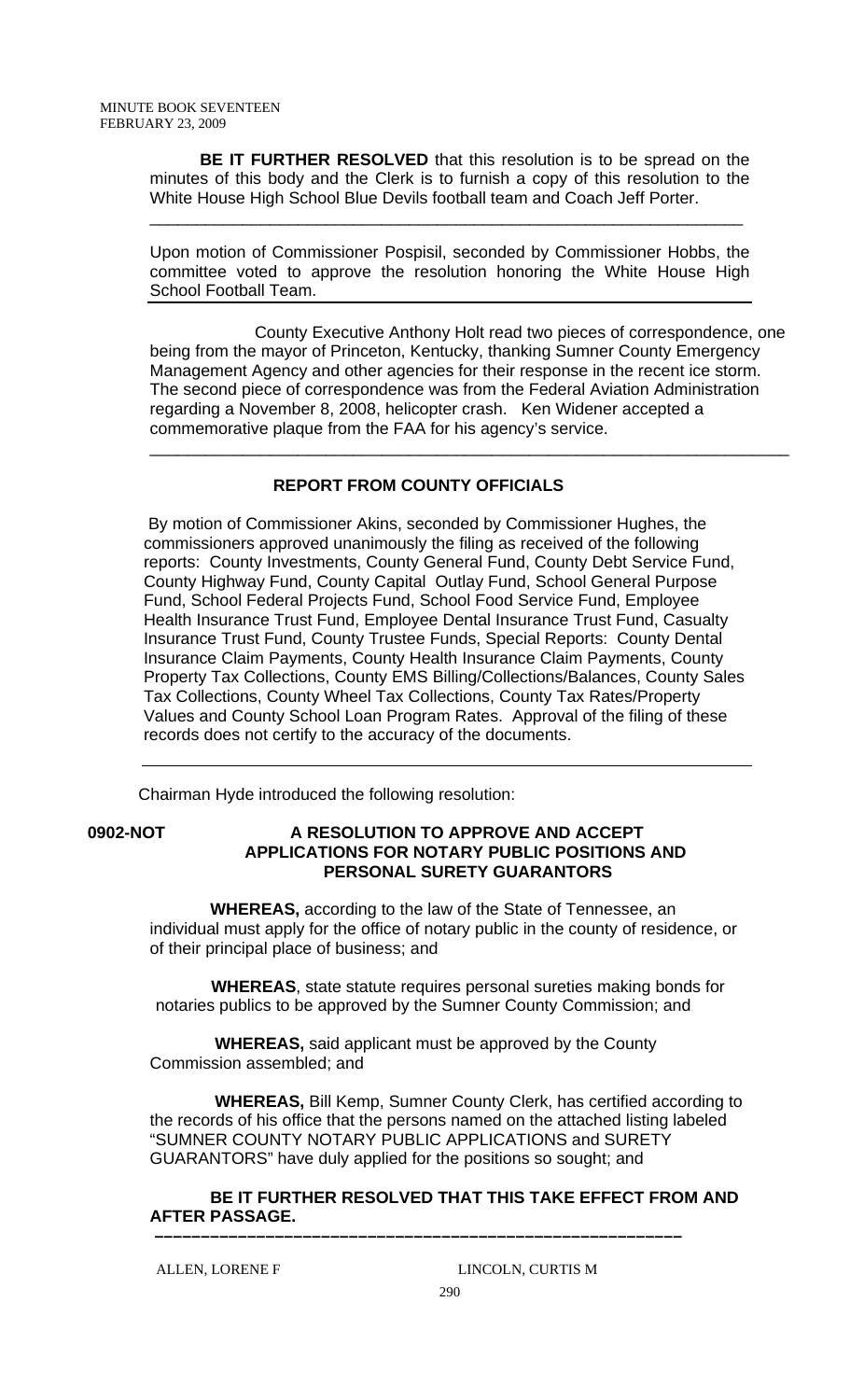MINUTE BOOK SEVENTEEN FEBRUARY 23, 2009

> AMBURGEY, DAVID ANTHONY BANE, JANICE L BLAUW, BEVERLY JOANN BRADEN, CAROLYN SUE BREEDING, BRENDA RAINS BROWN, CAROLYN SUTTLE BURRIS, CATHERINE JEANETTE CAPPS, NOLAN LOUIS CATRON, JAMI L CHAPMAN, HELEN DAY, DEBORAH ANN DUNIGAN, PATRICIA A FREEMAN, RUSSELL ERNEST GARRETT, FAYE GOODALL, DOROTHY FORBES GRIFFIN JR, JAMES HERMAN HANNAH, JAMI ANN HARRELL, MORGAN J HAWKINS, BETSY ROGERS HAYNES, KATHY DIANNE HODGE, EDWARD H KIDD, SUZANNE L KIRBY, LENICE ANITA

MCCLINTOCK, DENISE L MCGOWAN, SONYA KAY MORALES, GILBERTO ANTONIO MUELLER, DAVID ROBERT MUSIL, GINA MARIE OLIVER III, LOUIS W PICKARD, PAMELA A PINEDA, MARITZA YOLANDA RICE, KAYE ROYER, TIMOTHY A SATTERFIELD, TRUDY DIANE SHEEN, MICHAEL LLOYD SILCOX, COURTNEY LYNN SINDLE, ROBERT ALLEN STRAWTHER JR, ALBERT THOMPSON, LYNDY THURMAN, KATHERINE W. TOMERLIN, TOM EARL VINCENT, TEENA DENISE WATERS, CHRISTOPHER CHAD WHEAT, MARSHA GAIL WILSON, JOHNNY E YORK, VICKI D

PERSONAL SURETY GREEN, HATTIE H PERRY, MALINDA

Upon motion of Commissioner Vaughn, seconded by Commissioner Akins, voting was recorded in the following manner:

## **NOTARY APPLICATIONS**

| 0902-NOTARY  |   | <b>Yes: 23</b>   |   | <b>No: 0</b> | <b>Abs: 1</b> |   | 07:44 PM |
|--------------|---|------------------|---|--------------|---------------|---|----------|
| <b>Stone</b> | A | <b>Hobbs</b>     | Y |              | Pospisil      |   |          |
| Goode        | Y | <b>Skidmore</b>  | Y |              | P. Freels     |   |          |
| Hyde         |   | Hughes           | Y |              | Kimbrough     | Y |          |
| LeMarbre Y   |   | Moser            |   |              | <b>Decker</b> |   |          |
| England      | Y | <b>Hendricks</b> | Y |              | Vaughn        |   |          |
| F. Freels    |   | <b>Matthews</b>  | Y |              | <b>Boyd</b>   |   |          |
| Utley        | Y | Graves           | Y |              | Satterfield   |   |          |
| Akins        |   | Fennell          |   |              | Cummings      |   |          |

Chairman Hyde declared the election of Notaries Public by the body.

# **COMMITTEE ON COMMITTEES**

\_\_\_\_\_\_\_\_\_\_\_\_\_\_\_\_\_\_\_\_\_\_\_\_\_\_\_\_\_\_\_\_\_\_\_\_\_\_\_\_\_\_\_\_\_\_\_\_\_\_\_\_\_\_\_\_\_\_\_\_\_\_\_\_\_\_\_\_\_

Commissioner LeMarbre moved, seconded by Commissioner Goode, to approve the appointments of the following positions on the Sumner County Regional Airport Authority:

- reappointments of Charles Moore (July 2013); Jerry Kirby (2013); David Blankenship, (2012);
- appointments of Dan Downs (replacing Robert Newman, July, 2009); and Kevin McCutcheon (replacing Lynn T. Williams, Nov. 2011)

The motion carried with an abstentions by Commissioners Hughes and Matthews.

Commissioner LeMarbre moved, seconded by Commissioner Goode, to reappoint Richard Jones to the Zoning Board of Appeals. The motion carried by unanimous voice vote of the body.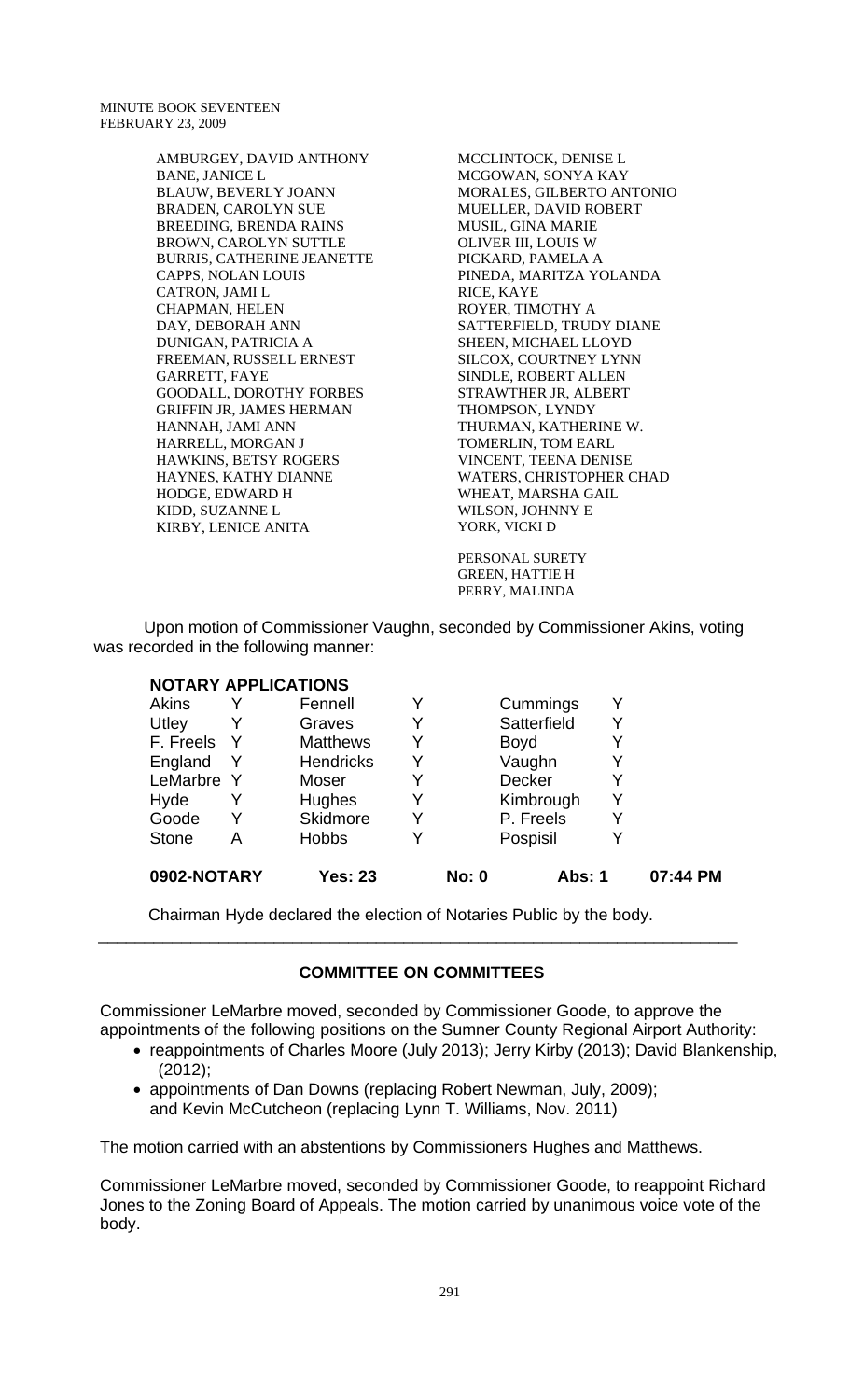Commissioner LeMarbre moved, seconded by Commissioner Pospisil, to approve the County Executive's recommendation of Commissioner Paul Goode to serve on the Sumner County Planning Commission. The motion carried by unanimous voice vote of the body.

Commissioner LeMarbre moved, Commissioner Graves seconded, to appoint James Robert Ramsey as the citizen member on the Equalization Board. The motion carried by unanimous voice vote of the body.

# **HIGHWAY COMMISSION**

\_\_\_\_\_\_\_\_\_\_\_\_\_\_\_\_\_\_\_\_\_\_\_\_\_\_\_\_\_\_\_\_\_\_\_\_\_\_\_\_\_\_\_\_\_\_\_\_\_\_\_\_\_\_\_\_\_\_\_\_\_\_\_\_\_\_\_\_\_\_\_\_\_\_\_

Commissioner Graves introduced the following resolution and moved for approval. Commissioner Goode seconded the motion.

# **0902-01 A RESOLUTION LOWERING OF THE SPEED LIMIT ON LOWER STATION CAMP CREEK ROAD TO 10 MPH**

 $\overline{\phantom{a}}$  , and the contract of the contract of the contract of the contract of the contract of the contract of the contract of the contract of the contract of the contract of the contract of the contract of the contrac

 **BE IT RESOLVED** by the Sumner County Board of County Commissioners meeting in regular session on this the  $23<sup>rd</sup>$  day of February, 2009, that this body approves the lowering of the speed limit on lower Station Camp Creek Road to 10 mph in order to promote a safer road for the public.

Commissioner Satterfield moved, seconded by Commissioner Hughes, to amend the motion to increase the speed limit to 20 miles per hour.

The electronic vote on the amendment was recorded in the following manner:

# **AMEND 0902-01 TO 20 MPH**

| 0902-01.1    |   | Yes: 15          | <b>No: 9</b> | Abs: 0      | 07:57 PM |
|--------------|---|------------------|--------------|-------------|----------|
| <b>Stone</b> | Y | <b>Hobbs</b>     | v            | Pospisil    | Ν        |
| Goode        | N | Skidmore         | Y            | P. Freels   |          |
| Hyde         |   | Hughes           | Y            | Kimbrough   |          |
| LeMarbre Y   |   | Moser            | N            | Decker      |          |
| England      | Y | <b>Hendricks</b> | N            | Vaughn      | Ν        |
| F. Freels    | Y | <b>Matthews</b>  | N            | <b>Boyd</b> |          |
| Utley        |   | Graves           | N            | Satterfield |          |
| <b>Akins</b> | N | Fennell          | N            | Cummings    |          |
|              |   |                  |              |             |          |

Chairman Hyde declared the amendment approved by the body.

Commissioner Freels moved, seconded by Commissioner Hughes, to hold off on speed bumps on the road until it is time to close the road.

Commissioner Goode moved, seconded by Commissioner Moser, to defer Resolution 0902-01.

The electronic vote on the motion to defer was recorded in the following manner:

#### **DEFER 0902-01**

| Akins              | Fennell       |   | Cummings     | N |
|--------------------|---------------|---|--------------|---|
| Utley              | Graves        | v | F. Freels    | N |
| Matthews Y         | <b>Boyd</b>   | Y | England      |   |
| <b>Hendricks Y</b> | Vaughn        | Y | LeMarbre     |   |
| Moser              | <b>Decker</b> |   | Hyde         |   |
| <b>Hughes</b>      | Kimbrough     | V | Goode        |   |
| Skidmore N         | P. Freels     | Y | <b>Stone</b> |   |
| <b>Hobbs</b>       | Pospisil      |   |              |   |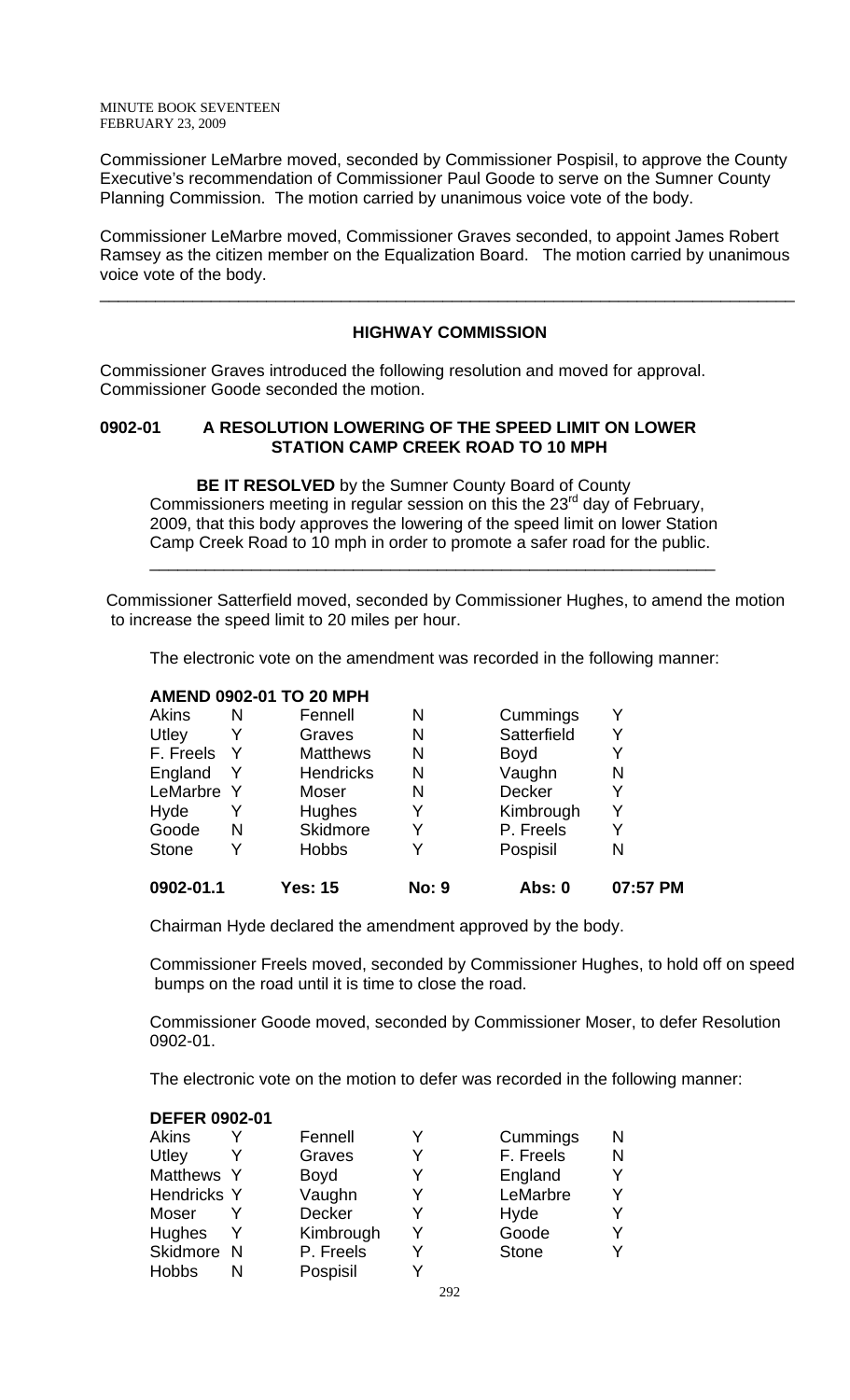#### **DEFER Yes: 19 No: 4 Abs: 0 08:00 PM**

Chairman Hyde declared the matter deferred by the body.

## **EDUCATION COMMITTEE**

**\_\_\_\_\_\_\_\_\_\_\_\_\_\_\_\_\_\_\_\_\_\_\_\_\_\_\_\_\_\_\_\_\_\_\_\_\_\_\_\_\_\_\_\_\_\_\_\_\_\_\_\_\_\_\_\_\_\_\_\_\_\_\_\_\_\_\_\_\_** 

Commissioner Decker reported that matters approved by the Education Committee were under the Budget and Consent Agendas.

**\_\_\_\_\_\_\_\_\_\_\_\_\_\_\_\_\_\_\_\_\_\_\_\_\_\_\_\_\_\_\_\_\_\_\_\_\_\_\_\_\_\_\_\_\_\_\_\_\_\_\_\_\_\_\_\_\_\_\_\_\_\_\_\_\_\_\_\_\_** 

## **GENERAL OPERATIONS COMMITTEE**

There was no report from the General Operations Committee.

## **EMERGENCY SERVICES COMMITTEE**

**\_\_\_\_\_\_\_\_\_\_\_\_\_\_\_\_\_\_\_\_\_\_\_\_\_\_\_\_\_\_\_\_\_\_\_\_\_\_\_\_\_\_\_\_\_\_\_\_\_\_\_\_\_\_\_\_\_\_\_\_\_\_\_\_\_\_\_\_\_** 

There was no report from the Emergency Services Committee.

#### **PUBLIC WORKS COMMITTEE**

**\_\_\_\_\_\_\_\_\_\_\_\_\_\_\_\_\_\_\_\_\_\_\_\_\_\_\_\_\_\_\_\_\_\_\_\_\_\_\_\_\_\_\_\_\_\_\_\_\_\_\_\_\_\_\_\_\_\_\_\_\_\_\_\_\_\_\_\_\_\_** 

**\_\_\_\_\_\_\_\_\_\_\_\_\_\_\_\_\_\_\_\_\_\_\_\_\_\_\_\_\_\_\_\_\_\_\_\_\_\_\_\_\_\_\_\_\_\_\_\_\_\_\_\_\_\_\_\_\_\_\_\_\_\_\_\_\_\_\_\_\_** 

There was no report from the Public Works Committee.

## **LEGISLATIVE COMMITTEE**

Commissioner Pospisil introduced the following resolution and moved for approval. Commissioner Goode seconded the motion.

#### **0902-02 A RESOLUTION ASKING THE STATE OF TENNESSEE TO PASS A LAW PERTAINING TO THE APPOINTMENTS OF THE DIRECTOR OF SCHOOLS**

 **WHEREAS,** the individual counties within the State of Tennessee should be allowed to have a local option to either elect or to appoint the Director of Schools; and

**WHEREAS**, the counties should be allowed to make this decision by a resolution passed by the County Commission.

**NOW, THEREFORE, BE IT RESOLVED** by the Sumner County Board of County Commission meeting in regular session on this the  $23<sup>rd</sup>$  day of February, 2009 that this body hereby asks that a state law be drawn that allows Tennessee counties to either appoint or to elect the director of schools based on their individual discretion; and

**BE IT FURTHER RESOLVED** that a copy of this resolution be sent to all our State Representatives.

\_\_\_\_\_\_\_\_\_\_\_\_\_\_\_\_\_\_\_\_\_\_\_\_\_\_\_\_\_\_\_\_\_\_\_\_\_\_\_\_\_\_\_\_\_\_\_\_\_\_\_\_\_\_\_\_\_\_\_\_\_\_\_\_

The electronic vote was recorded in the following manner:

| Akins     | Fennell          | Cummings    |  |
|-----------|------------------|-------------|--|
| Utley     | Graves           | Satterfield |  |
| F. Freels | <b>Matthews</b>  | <b>Boyd</b> |  |
| England   | <b>Hendricks</b> | Vaughn      |  |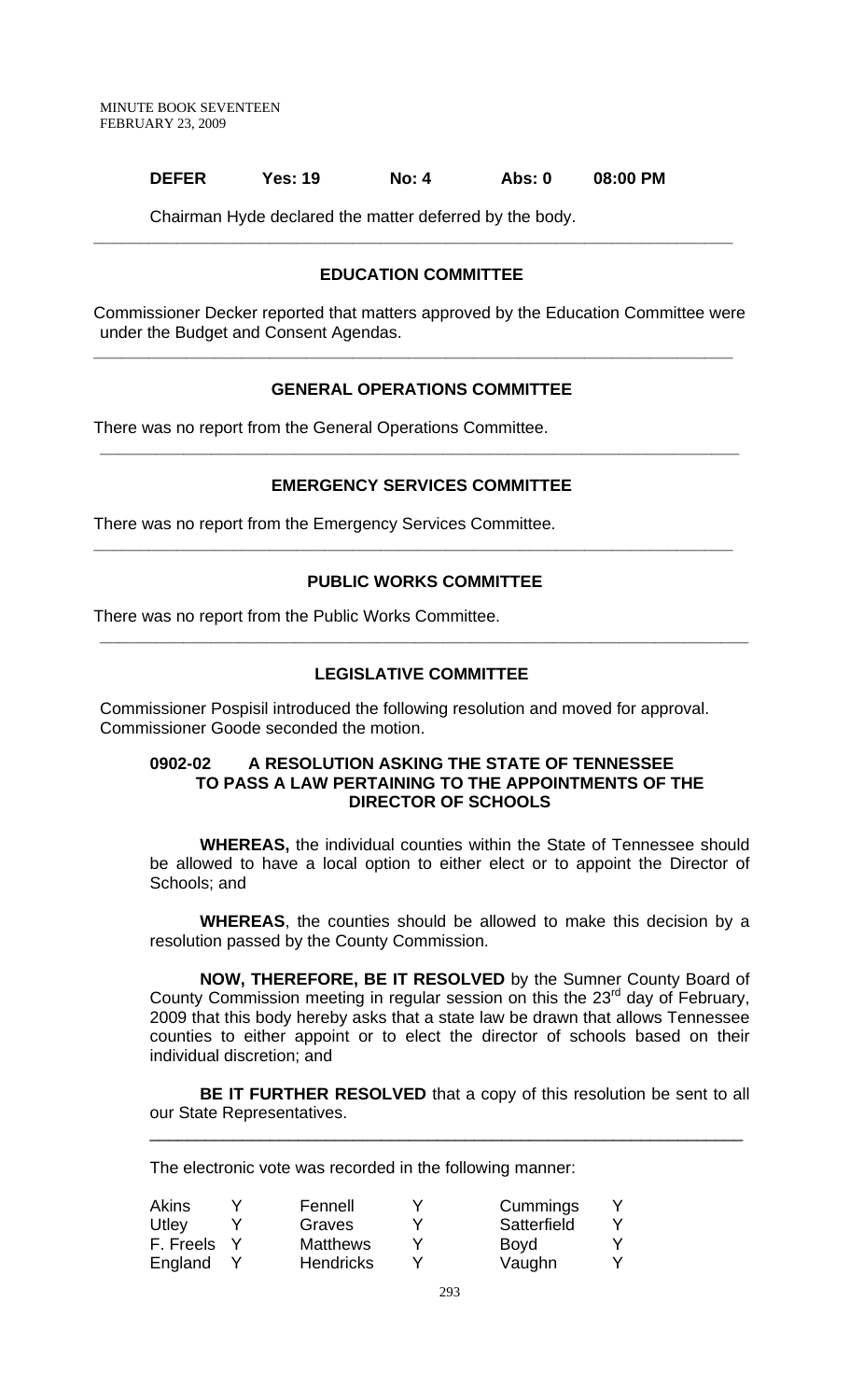| 0902-02      | <b>Yes: 21</b> | No: 3 | <b>Abs: 0</b> | 08:03 PM |
|--------------|----------------|-------|---------------|----------|
| <b>Stone</b> | <b>Hobbs</b>   | N     | Pospisil      |          |
| Goode        | Skidmore       |       | P. Freels     |          |
| Hyde         | Hughes         |       | Kimbrough     |          |
| LeMarbre Y   | Moser          |       | <b>Decker</b> |          |

Chairman Hyde declared Resolution 0902-02 approved by the body.

Commissioner Pospisil introduced the following resolution and moved for approval. Commissioner Vaughn seconded the motion.

\_\_\_\_\_\_\_\_\_\_\_\_\_\_\_\_\_\_\_\_\_\_\_\_\_\_\_\_\_\_\_\_\_\_\_\_\_\_\_\_\_\_\_\_\_\_\_\_\_\_\_\_\_\_\_\_\_\_\_\_\_\_\_\_\_\_\_\_

# **0902-03 A RESOLUTION IN SUPPORT OF AN APPLICATION TO TENNESSEE DEPARTMENT OF TRANSPORTATION FOR ASSISTANCE IN CONSTRUCTION OF INDUSTRIAL ACCESS HIGHWAY**

**WHEREAS,** Sumner County, Tennessee is vitally interested in the economic welfare of its citizens and wishes to provide the necessary leadership to enhance this area's capabilities for growth and development; and

**WHEREAS,** the provision of jobs to area citizens by local industry is both necessary and vital to the economic well-being of Sumner County; and

**WHEREAS,** the Industrial Highways Act of 1959 authorizes the Tennessee Department of Transportation to contract with cities and counties for the construction and maintenance of "Industrial Highways" to provide access to industrial areas and to facilitate the development and expansion of industry within the State of Tennessee; and

**WHEREAS,** *The Sumner County Regional Airport has embarked on a \$5.6 million improvement plan, and the work including an extension of the runway is generating economic development projects on airport property and to the surrounding industries; and*

**WHEREAS,** *the construction of an industrial access road to serve the Sumner County Regional Airport and the adjacent development properties is necessary and vital to the successful operation of this project and the future economic well-being of this area.*

**NOW, THEREFORE BE IT RESOLVED** by the Sumner County Board of County Commissioners meeting in regular session on this the 23rd day of February, 2009 that application be made to the Tennessee Department of Transportation for assistance in construction and completion of the herein proposed industrial access highway under the provisions of the Industrial Highways Act of 1959.

\_\_\_\_\_\_\_\_\_\_\_\_\_\_\_\_\_\_\_\_\_\_\_\_\_\_\_\_\_\_\_\_\_\_\_\_\_\_\_\_\_\_\_\_\_\_\_\_\_\_\_\_\_\_\_\_\_\_\_\_\_\_\_\_

The electronic vote was recorded in the following manner:

| Akins         |   | Fennell          | V | Cummings     | N |
|---------------|---|------------------|---|--------------|---|
| Utley         |   | Graves           |   | Satterfield  | N |
| F. Freels     | Y | <b>Matthews</b>  | N | <b>Boyd</b>  |   |
| England       |   | <b>Hendricks</b> | Y | Vaughn       |   |
| LeMarbre Y    |   | <b>Decker</b>    |   | Hyde         | N |
| <b>Hughes</b> | N | Kimbrough        | Y | Goode        |   |
| Skidmore A    |   | P. Freels        | v | <b>Stone</b> |   |
| <b>Hobbs</b>  |   | Pospisil         |   |              |   |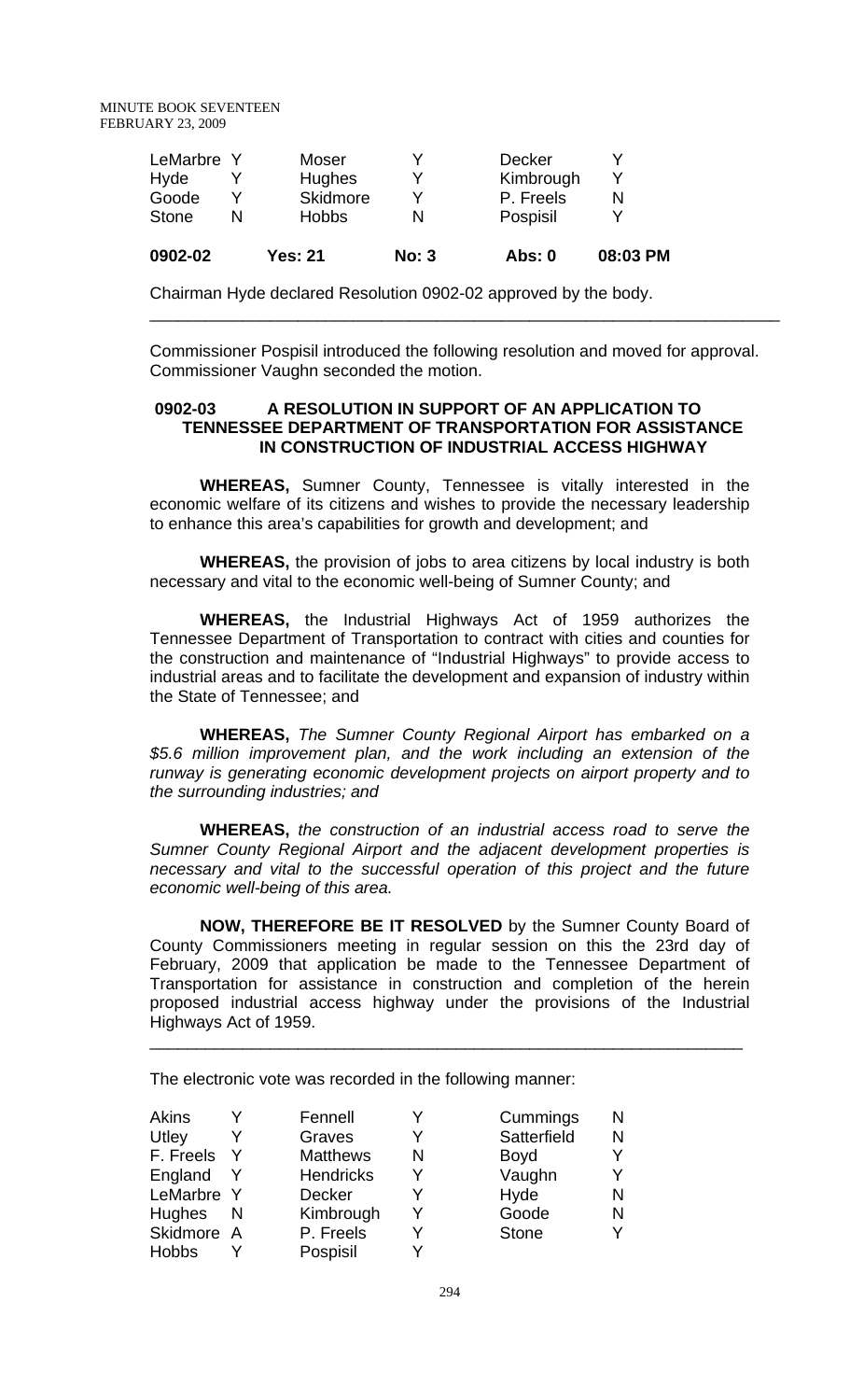# **0902-03 Yes: 16 No: 6 Abs: 1 08:04 PM**

Chairman Hyde declared Resolution 0902-03 approved by the body.

 Commissioner Pospisil introduced the following resolution and moved for approval. Commissioner LeMarbre seconded the motion.

\_\_\_\_\_\_\_\_\_\_\_\_\_\_\_\_\_\_\_\_\_\_\_\_\_\_\_\_\_\_\_\_\_\_\_\_\_\_\_\_\_\_\_\_\_\_\_\_\_\_\_\_\_\_\_\_\_\_\_\_\_\_\_\_

#### **0902-04 A RESOLUTION TO AUTHORIZE AND APPROPRIATE FUNDS FOR AN ACTUARIAL STUDY OF THE COST(S) ASSOCIATED WITH PARTICIPATION OF A POLITICAL SUBDIVISION IN THE TENNESSEE CONSOLIDATED RETIREMENT SYSTEM IN ACCORDANCE WITH TITLE 8, SECTION 34 THROUGH 37 OF THE TENNESSEE CODE ANNOTATED**

**WHEREAS,** the Tennessee Code Annotated Section 8-35-201 permits a political subdivision to petition the Board of Trustees of the Tennessee Consolidated Retirement System for participation into said system; and

**WHEREAS,** Sumner County, Tennessee desires to consider the cost(s) of such coverage effective for all its County Commission Members prior to the final authorization of said coverage; and

**WHEREAS,** the determination of said cost(s) requires the service of an actuary, the cost of said actuarial study is required to be paid by the political subdivision; and all public entities responsible for the direct funding of the said political subdivision must approve these provisions.

 **NOW THEREFORE BE IT RESOLVED,** that the Sumner County Board of County Commissioners meeting in regular session on this the  $23<sup>rd</sup>$  day of February, 2009 that this body hereby authorizes and appropriates funds for an actuarial study of the cost(s) of participation for said employees in the Tennessee Consolidated Retirement System pursuant to Tennessee Code Annotated Section 8-35-201; and the basic actuarial study shall include the cost of determining the liability if, (a) the employer elects to purchase all of the employees' years of prior service and (b) the liability if, the employer elects to not purchase prior service, but accepts the unfunded liability if the employee elects to establish all years of prior service.

- 1. The employer may also elect to pay for further actuarial calculations based on one or more of the following prior service choices:
- a. No prior service will be established
- b. The employer will purchase all years of prior service, and will accept the unfunded liability if the employee should elect to establish all years of additional prior service.
- c. The employer will purchase all years of prior service, and no additional prior service will be established.

There is hereby appropriated from the general funds such amount required to pay for the cost of said actuarial study. Upon receipt of the determination of such study, the County Executive of Sumner County, Tennessee is hereby authorized and directed to pay the cost of said study from the funds herein above appropriated, to the Tennessee Consolidated Retirement System or as directed by the Board of Trustees of said system.

## State of Tennessee

County of Sumner

 I, Bill Kemp clerk of the board of the County Commissioners of Sumner County, Tennessee, do certify that this is a true and exact copy of the foregoing resolution that was approved and adopted at a meeting held on the day of \_\_\_\_\_\_ 2009, the original of which is on file in this office. I further certify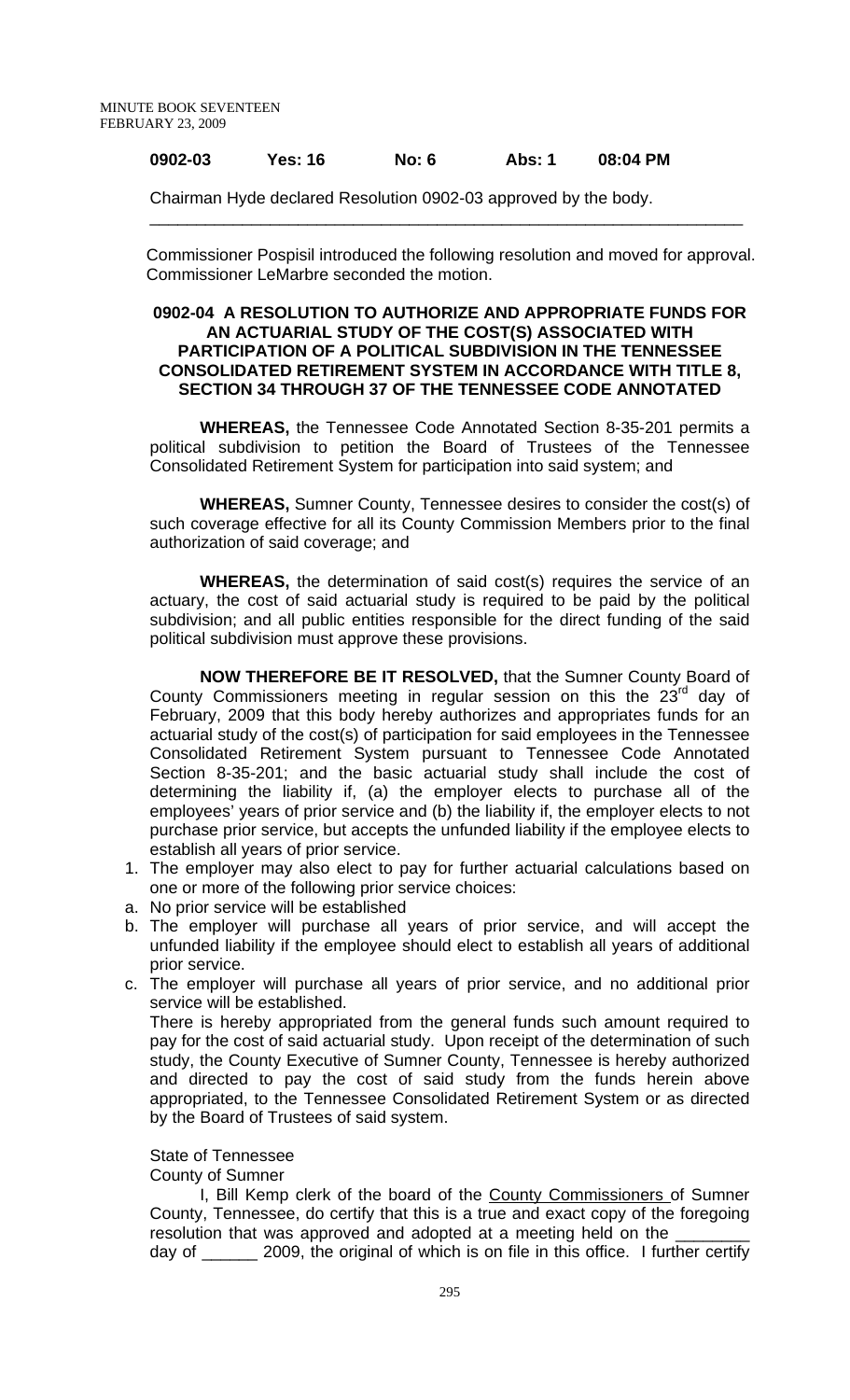that \_\_\_\_\_\_ members voted in favor of the resolution and that \_\_\_\_\_\_\_\_ members of the governing body were present and voting.

\_\_\_\_\_\_\_\_\_\_\_\_\_\_\_\_\_\_\_\_\_\_\_\_\_\_\_\_\_\_\_\_\_\_\_\_\_\_\_\_\_\_\_\_\_\_\_\_\_\_\_\_\_\_\_\_\_\_\_\_\_\_\_\_

IN WITNESS WHEREOF, I have hereunto set my hand and the seal of the

```
(Name of County, City, Town, etc.)
```
\_\_\_\_\_\_\_\_\_\_\_\_\_\_\_\_\_\_\_\_\_\_\_\_\_\_\_\_\_\_.

The electronic vote was recorded in the following manner:

| <b>Akins</b><br>Utley | N<br>Y       | Fennell<br>Graves | Y<br>Y       | Cummings<br>Satterfield | N<br>N   |
|-----------------------|--------------|-------------------|--------------|-------------------------|----------|
| F. Freels             | Y            | <b>Matthews</b>   | Y            | <b>Boyd</b>             |          |
| England               | <sub>N</sub> | <b>Hendricks</b>  | Y            | Vaughn                  |          |
| LeMarbre              | -Y           | Moser             | Y            | <b>Decker</b>           |          |
| Hyde                  | Y            | <b>Hughes</b>     | Y            | Kimbrough               | Y        |
| Goode                 | Y            | Skidmore          | N            | P. Freels               |          |
| <b>Stone</b>          | Υ            | <b>Hobbs</b>      | Α            | Pospisil                |          |
| 0902-04               |              | <b>Yes: 18</b>    | <b>No: 5</b> | <b>Abs: 1</b>           | 08:09 PM |

Chairman Hyde declared Resolution 0902-04 approved by the body.

## **BUDGET COMMITTEE**

 Commissioner Moser introduced the following resolution and moved for approval. Commissioner Goode seconded the motion.

\_\_\_\_\_\_\_\_\_\_\_\_\_\_\_\_\_\_\_\_\_\_\_\_\_\_\_\_\_\_\_\_\_\_\_\_\_\_\_\_\_\_\_\_\_\_\_\_\_\_\_\_\_\_\_\_\_\_\_\_\_\_\_\_

## **0902-09 A RESOLUTION APPROPRIATING \$115,294.52 FROM COUNTY GENERAL FUND RESERVE TO THE ARCHIVE CONSTRUCTION ACCOUNT TO COMPLETE ALL REMAINING PROJECT COSTS**

**BE IT RESOLVED** by the Sumner County Board of County Commissioners meeting in regular session on this the 23rd day of February, 2009, that this body hereby appropriates \$115,294.52 from County General Fund Reserve to the archive construction account to complete all remaining project costs.

\_\_\_\_\_\_\_\_\_\_\_\_\_\_\_\_\_\_\_\_\_\_\_\_\_\_\_\_\_\_\_\_\_\_\_\_\_\_\_\_\_\_\_\_\_\_\_\_\_\_\_\_\_\_\_\_\_\_\_\_\_\_\_\_

Chairman Hyde recognized Commissioner Hughes who explained the construction overages on the new Archives and Storage Building.

The electronic vote was recorded in the following manner:

| <b>Akins</b> |   | Fennell        |              | Utley         |          |
|--------------|---|----------------|--------------|---------------|----------|
| Graves       | Y | Satterfield    | A            | F. Freels     | Y        |
| Matthews Y   |   | <b>Boyd</b>    | Y            | England       | Y        |
| Hendricks A  |   | Vaughn         | Y            | LeMarbre      |          |
| Moser        | Y | <b>Decker</b>  | Y            | Hyde          |          |
| Hughes       | Y | Kimbrough      | Y            | Goode         | Y        |
| Skidmore N   |   | P. Freels      | Y            | <b>Stone</b>  |          |
| <b>Hobbs</b> | Y | Pospisil       | Y            | Cummings      | Υ        |
| 0902-09      |   | <b>Yes: 21</b> | <b>No: 1</b> | <b>Abs: 2</b> | 08:18 PM |

Chairman Hyde declared Resolution 0902-09 approved by the body.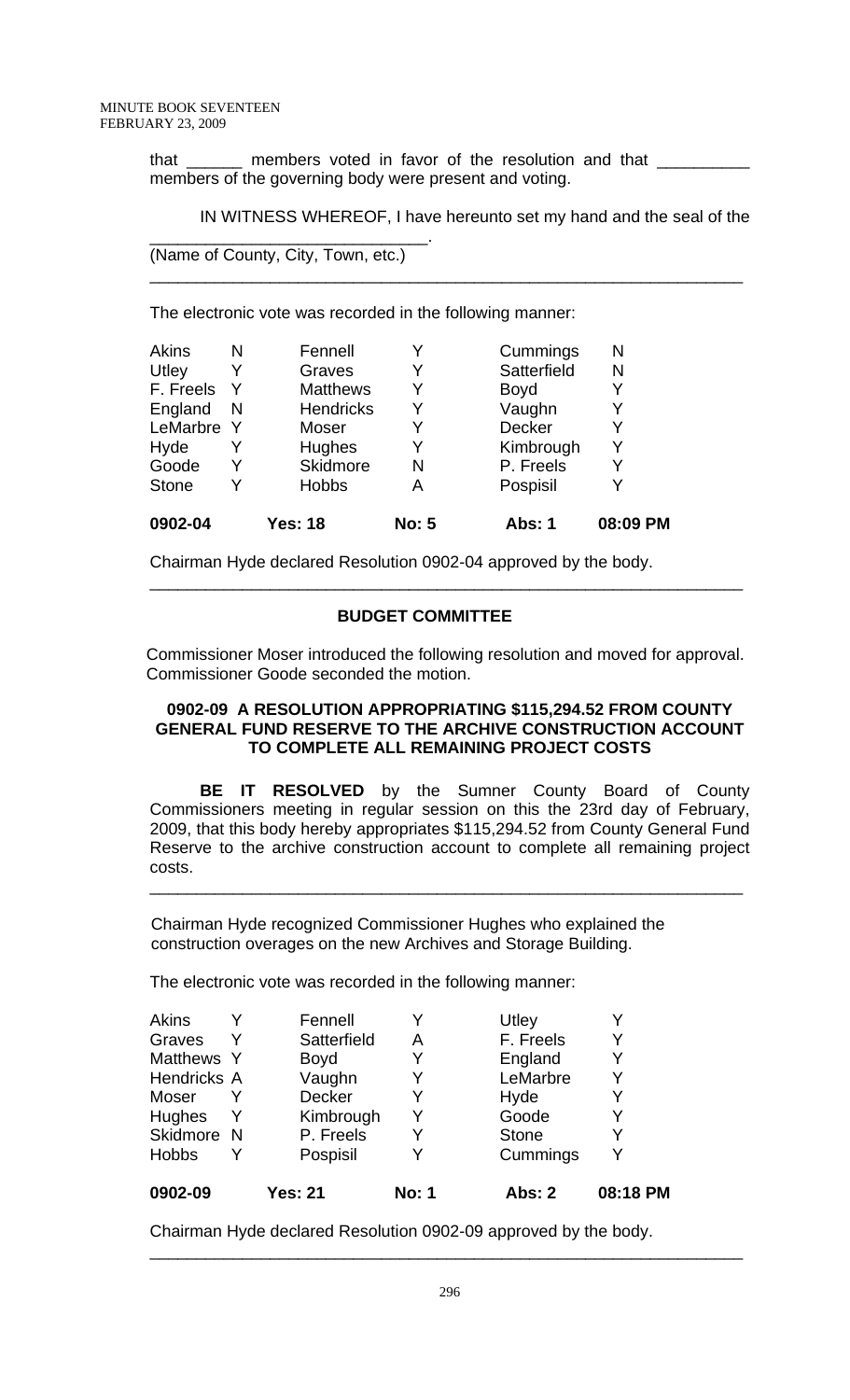## **CONSENT AGENDA**

 Commissioner Moser introduced the following resolution and moved for approval. Commissioner Goode seconded the motion.

#### **0902-05 A RESOLUTION AUTHORIZING SUBMISSION OF AN APPLICATION FOR AN EMERGENCY MANAGEMENT GRANT, AUTHORIZING THE ACCEPTANCE OF SAID GRANT AND ALLOWING THE SUMNER COUNTY EMA DIRECTOR, IN COORDINATION WITH THE FINANCE DIRECTOR AND LAW DIRECTOR TO DIVIDE THE PROJECT INTO FIVE (5) PARTS AND NOT BID A NEW PART UNTIL THE SUBSEQUENT PORTION HAS BEEN FINISHED AND FUNDS REIMBURSED TO THE COUNTY**

 **WHEREAS,** the Sumner County EMA intends to apply for Grant to update various public safety matters; and

 **WHEREAS, t**he contract for the grant will impose certain legal obligations upon the Sumner County EMA; and

**WHEREAS,** even though this is a 100% funded, non-matching grant, there are expenses that must be paid, prior to reimbursement; and

**WHEREAS,** EMA plans to divide the project into five (5) parts and coordinate the bidding and purchase of each part in order that each new portion will not be purchased until the previous section has been finished and repaid to the county.

**NOW, THEREFORE, BE IT RESOLVED** by the Sumner County Board of County Commissioners meeting in regular session on this the  $23<sup>rd</sup>$  day of February, 2009, that Sumner County EMA is authorized to apply on behalf of Sumner County for the Public Safety Grant; and

**BE IT FURTHER RESOLVED**, that once said application is approved, the EMA Director, Finance Director and County Law Director are authorized to execute contracts or other necessary documents which may be required to signify acceptance of the Grant by the Sumner County and to divide the project into five (5) parts and not bid a new part until the subsequent portion has been finished and funds reimbursed to the county.

#### **0902-06 A RESOLUTION APPROVING THE FISCAL YEAR 2008-2009 SUMNER COUNTY BOARD OF EDUCATION GENERAL PURPOSE SCHOOL FUND BUDGET AMENDMENTS AND APPROPRIATING AND/OR TRANSFERRING SUCH FUNDS AS REQUIRED**

\_\_\_\_\_\_\_\_\_\_\_\_\_\_\_\_\_\_\_\_\_\_\_\_\_\_\_\_\_\_\_\_\_\_\_\_\_\_\_\_\_\_\_\_\_\_\_\_\_\_\_\_\_\_\_\_\_\_\_\_\_\_\_\_

**BE IT RESOLVED** by the Sumner County Board of County Commissioners meeting in regular session on this the 23rd day of February, 2009 that this body hereby approves the 2008-2009 Sumner County Board of Education General Purpose School Fund budget amendments and appropriates and/or transfers such funds among the various accounts as shown on the attached schedule which is hereby incorporated as a part of this resolution.

#### **0902-07 A RESOLUTION APPROVING THE FISCAL YEAR 2008-2009 SUMNER COUNTY BOARD OF EDUCATION FEDERAL PROJECTS BUDGET AMENDMENTS AND APPROPRIATING AND/OR TRANSFERRING SUCH FUNDS AS REQUIRED**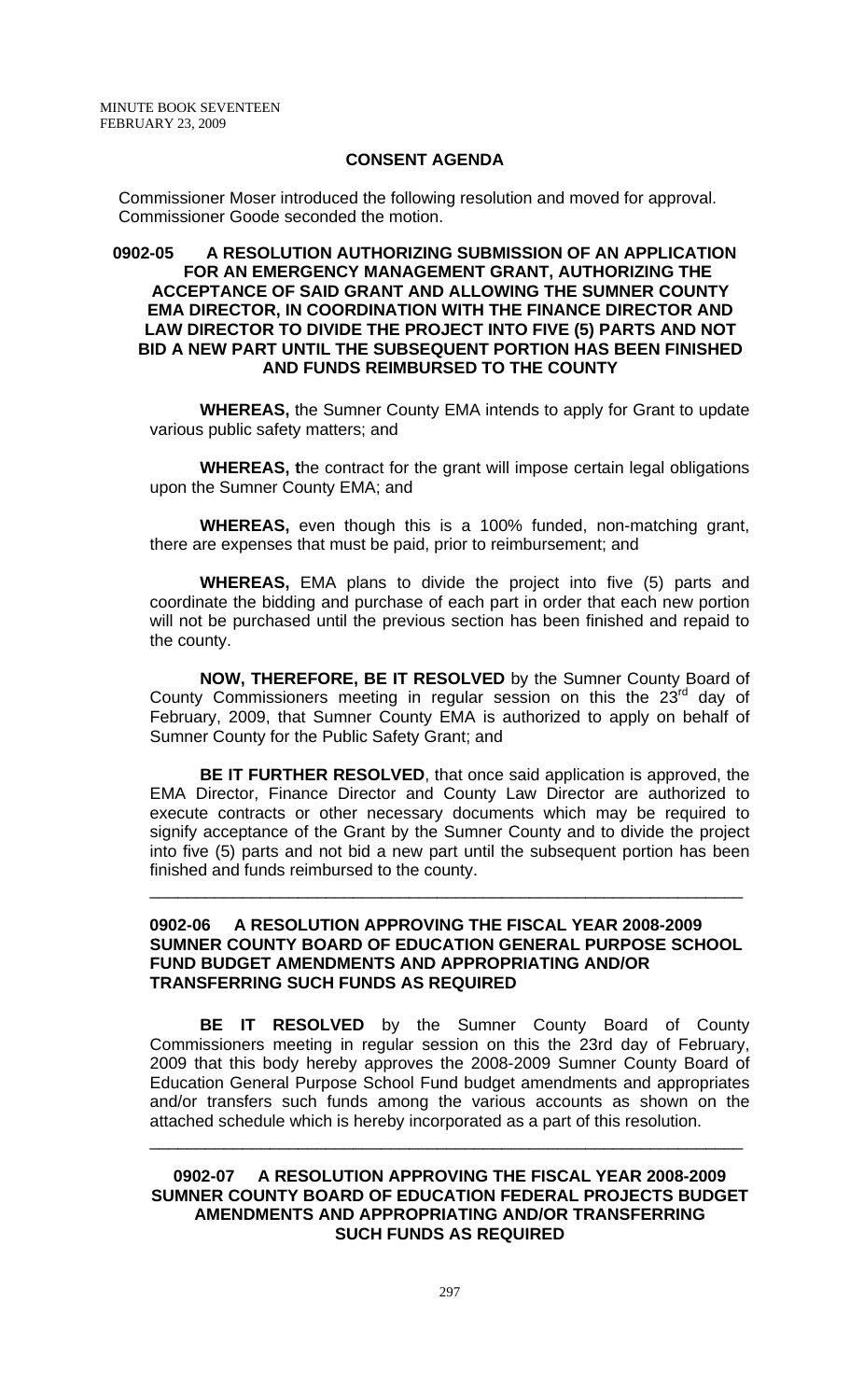**BE IT RESOLVED** by the Sumner County Board of County Commissioners meeting in regular session on this the 23rd day of February, 2009 that this body hereby approves the 2008-2009 Sumner County Board Federal Projects Budget Amendments and appropriates and/or transfers such funds among the various accounts as shown on the attached schedule which is hereby incorporated as a part of this resolution.

#### **0902-08 A RESOLUTION APPROPRIATING \$39,000.00 IN PASS THROUGH FUNDS FROM THE COUNTY GENERAL FUND TO THE OFFICE OF THE SHERIFF FOR THE CERTIFIED OFFICER GRANT ACCOUNT**

\_\_\_\_\_\_\_\_\_\_\_\_\_\_\_\_\_\_\_\_\_\_\_\_\_\_\_\_\_\_\_\_\_\_\_\_\_\_\_\_\_\_\_\_\_\_\_\_\_\_\_\_\_\_\_\_\_\_\_\_\_\_\_\_\_

**BE IT RESOLVED** by the Sumner County Board of County Commissioners meeting in regular session on this the 23rd day of February, 2009, that this body hereby appropriates \$39,000.00 in pass through funds from the County General Fund to the Office of the Sheriff – Certified Officer Grant account upon receipt of the state salary supplements for certified officers as shown on the attached documents.

#### **0902-10 A RESOLUTION AUTHORIZING THE \$50,186.63 CHANGE ORDER FROM OCTOBER 2007 BOND FUNDS FOR SCHOOL PROJECTS TO NANNIE BERRY ELEMENTARY RENOVATION ACCOUNTS FOR FOUNDATION REPAIR**

\_\_\_\_\_\_\_\_\_\_\_\_\_\_\_\_\_\_\_\_\_\_\_\_\_\_\_\_\_\_\_\_\_\_\_\_\_\_\_\_\_\_\_\_\_\_\_\_\_\_\_\_\_\_\_\_\_\_\_\_\_\_\_\_

**BE IT RESOLVED** by the Sumner County Board of County Commissioners meeting in regular session on this the 23rd day of February, 2009, that this body hereby authorizing the \$50,186.63 change order from October 2007 bond funds for school projects to Nannie Berry Elementary renovation accounts for foundation repair.

## **0902-11 A RESOLUTION APPROVING THE ALLOCATION OF \$289,000.00 TO BOARD OF EDUCATION FOR WATER AND SEWER INSTALLATION AT PORTLAND ELEMENTARY SCHOOL**

\_\_\_\_\_\_\_\_\_\_\_\_\_\_\_\_\_\_\_\_\_\_\_\_\_\_\_\_\_\_\_\_\_\_\_\_\_\_\_\_\_\_\_\_\_\_\_\_\_\_\_\_\_\_\_\_\_\_\_\_\_\_\_\_

 **BE IT RESOLVED** by the Sumner County Board of County Commissioners meeting in regular session on this the  $23<sup>rd</sup>$  day of February, 2009, that this body does hereby approve the allocation of \$289,000.00 to Board of Education for water and sewer installation at Portland Elementary School with funds from the following accounts: \$196,992.68 from \$17 million note and \$92,007.32 from \$75 million bond issue.

## **0902-12 A RESOLUTION APPROPRIATING \$22,423.35 AS PASS-THROUGH FUNDS FROM A REAPPRAISAL GRANT TO STATE TAX DATA PROCESSING EXPENSES OF THE TAX ASSESSOR'S OFFICE**

**BE IT RESOLVED** by the Sumner County Board of County Commissioners meeting in regular session on this the 23rd day of February, 2009, that this body hereby appropriates \$22,423.35 as pass-through funds from a reappraisal grant to state tax data processing expenses of the Tax Assessor's office.

**0902-13 A RESOLUTION AUTHORIZING PAYMENT OF \$4,875.36 TO MR. OLIVER, JR. FOR COMPENSATORY TIME**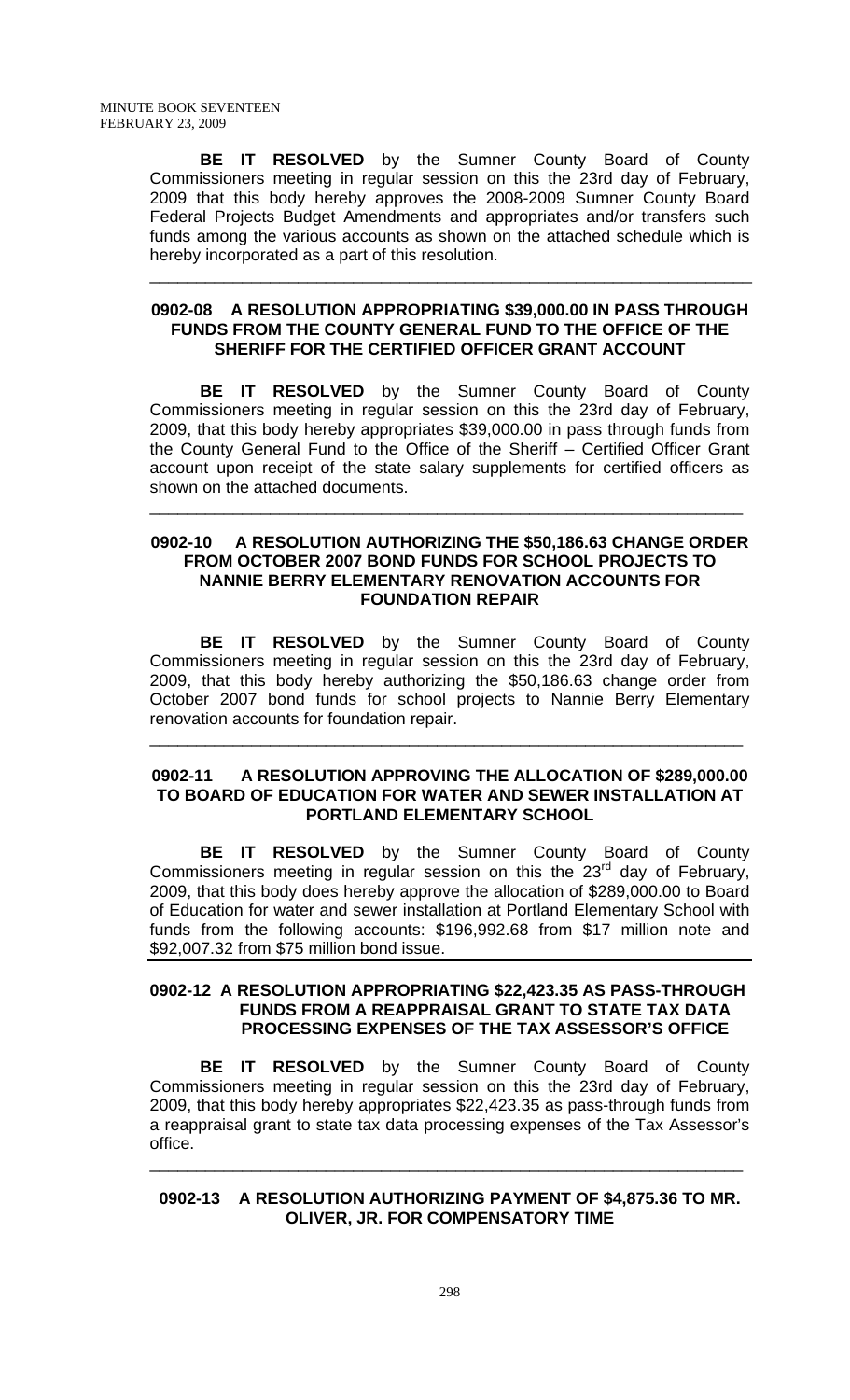**BE IT RESOLVED** by the Sumner County Board of County Commissioners meeting in regular session on this the 23rd day of February, 2009, that this body hereby authorizes payment of \$4,875.36 to Mr. Oliver, Jr. for unpaid and unused compensatory time.

## **0902-14 A RESOLUTION DECLARING VARIOUS ITEMS FROM THE AMBULANCE SERVICE AS SURPLUS AND AUTHORIZING DISPOSAL OR SALE OF SAME PURSUANT TO EXISTING POLICIES AND PROCEDURES**

\_\_\_\_\_\_\_\_\_\_\_\_\_\_\_\_\_\_\_\_\_\_\_\_\_\_\_\_\_\_\_\_\_\_\_\_\_\_\_\_\_\_\_\_\_\_\_\_\_\_\_\_\_\_\_\_\_\_\_\_\_\_\_\_

**BE IT RESOLVED** by the Sumner County Board of County Commissioners meeting in regular session on this the 23 $^{rd}$  day of February, 2009 that this body does hereby declare various items from the Ambulance Service as surplus as shown on the attached schedule; and

**BE IT FURTHER RESOLVED,** that the disposal or sale of the same is authorized pursuant to existing policies and procedures.

\_\_\_\_\_\_\_\_\_\_\_\_\_\_\_\_\_\_\_\_\_\_\_\_\_\_\_\_\_\_\_\_\_\_\_\_\_\_\_\_\_\_\_\_\_\_\_\_\_\_\_\_\_\_\_\_\_\_\_\_\_\_\_\_

# **0902-15 A RESOLUTION DECLARING VARIOUS ITEMS FROM THE HENDERSONVILLE COUNTY CLERK'S OFFICE AS SURPLUS AND AUTHORIZING DISPOSAL OR SALE OF SAME PURSUANT TO EXISITING POLICIES AND PROCEDURES**

 **BE IT RESOLVED** by the Sumner County Board of County Commissioners meeting in regular session on this the  $23<sup>rd</sup>$  day of February, 2009 that this body does hereby declare the items from the Hendersonville County Clerk's Office as surplus as shown on the attachments; and

**BE IT FURTHER RESOLVED,** that the disposal or sale of the same is authorized pursuant to existing policies and procedures.

\_\_\_\_\_\_\_\_\_\_\_\_\_\_\_\_\_\_\_\_\_\_\_\_\_\_\_\_\_\_\_\_\_\_\_\_\_\_\_\_\_\_\_\_\_\_\_\_\_\_\_\_\_\_\_\_\_\_\_\_\_\_\_\_

#### **0902-16 A RESOLUTION ALLOCATING \$227,199.00 (PLUS A 10% OVERRUN ALLOCATION OF \$22,719.90) TO THE BOARD OF EDUCATION FOR THE DRAKES CREEK MIDDLE SCHOOL CONSTRUCTION PROJECT FROM THE OCTOBER 2007 BOND FUND PROCEEDS**

 **BE IT RESOLVED** by the Sumner County Board of County Commissioners meeting in regular session on this the 23<sup>rd</sup> day of February, 2009, that this body does hereby allocate \$227,199.00 (plus a 10% overrun allocation of \$22,719.90) for a total of \$249,918.90 to the Board of Education for the Drakes Creek Middle School Construction Project from the October 2007 bond fund proceeds.

# **PROPERTY TAX REFUNDS**

 $\frac{1}{2}$  ,  $\frac{1}{2}$  ,  $\frac{1}{2}$  ,  $\frac{1}{2}$  ,  $\frac{1}{2}$  ,  $\frac{1}{2}$  ,  $\frac{1}{2}$  ,  $\frac{1}{2}$  ,  $\frac{1}{2}$  ,  $\frac{1}{2}$  ,  $\frac{1}{2}$  ,  $\frac{1}{2}$  ,  $\frac{1}{2}$  ,  $\frac{1}{2}$  ,  $\frac{1}{2}$  ,  $\frac{1}{2}$  ,  $\frac{1}{2}$  ,  $\frac{1}{2}$  ,  $\frac{1$ 

The following property tax refunds were included on the Consent Agenda:

Harold Gary -- \$28.50 Henry Ragan Hall, III --\$2,710.92 Mission Discovery, Inc. --\$1,852.27 Richard Sutphin -- \$67.83 Ray Ward -- \$63.27

 Chairman Hyde declared the Consent Agenda approved by the body on the first and final reading.